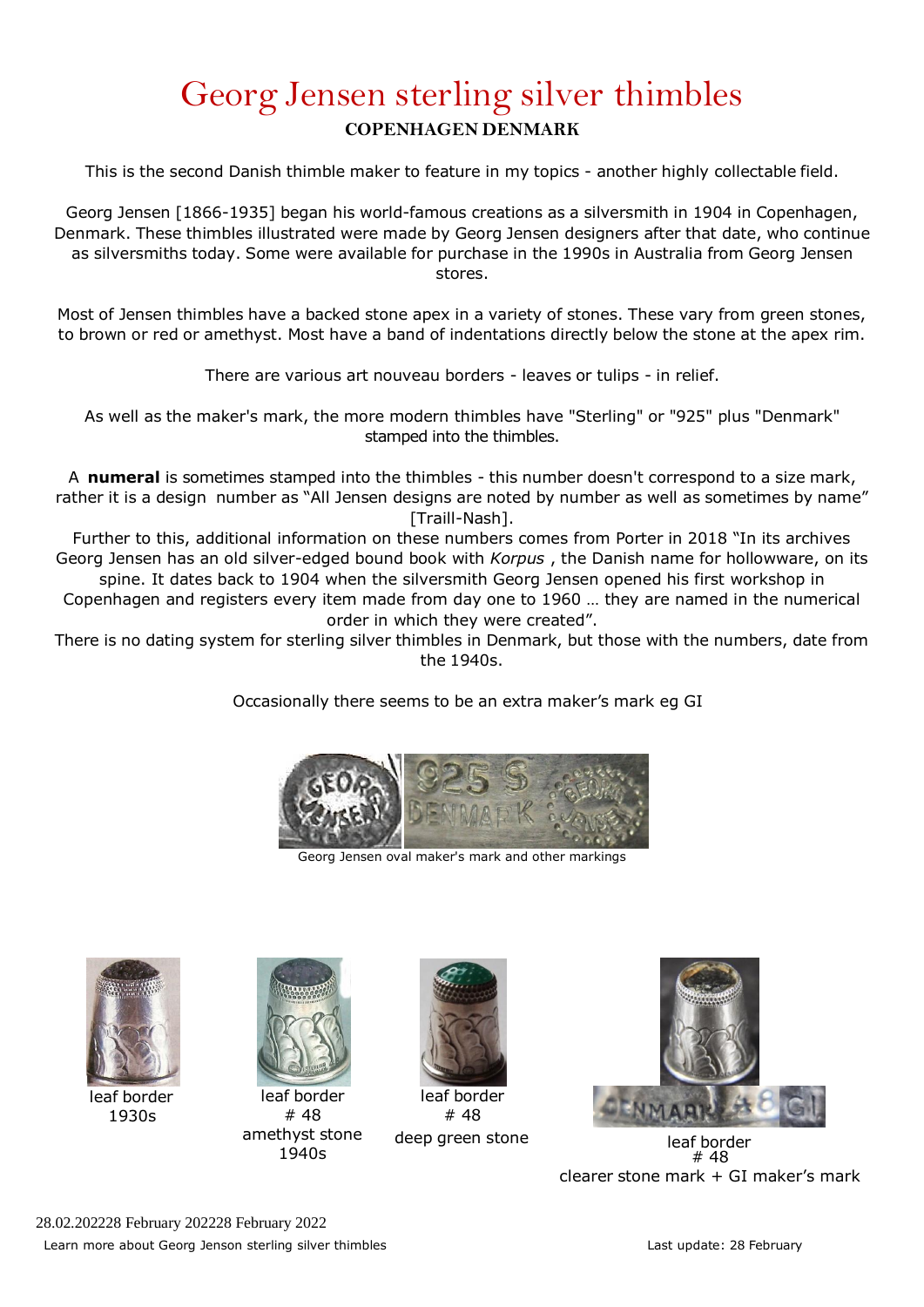

tulip border smooth below stone



tulip border amethyst stone tulip border



tulip border green stone L: # 47 – R has an inscription



red stone # 47



plain size 9 1970s



tulip border red stone # 47



 $153$ 



decorated apex there is an additional mark on this thimble



tulip border modern example



charm from a Jensen 1950s charm bracelet



thimble holder with tulips stamped Georg Jensen Inc-USA on lid lid attached with an inner chain silver post inside for thimble





thimble holder stamped Piet-Hein on inner rim with 1147B